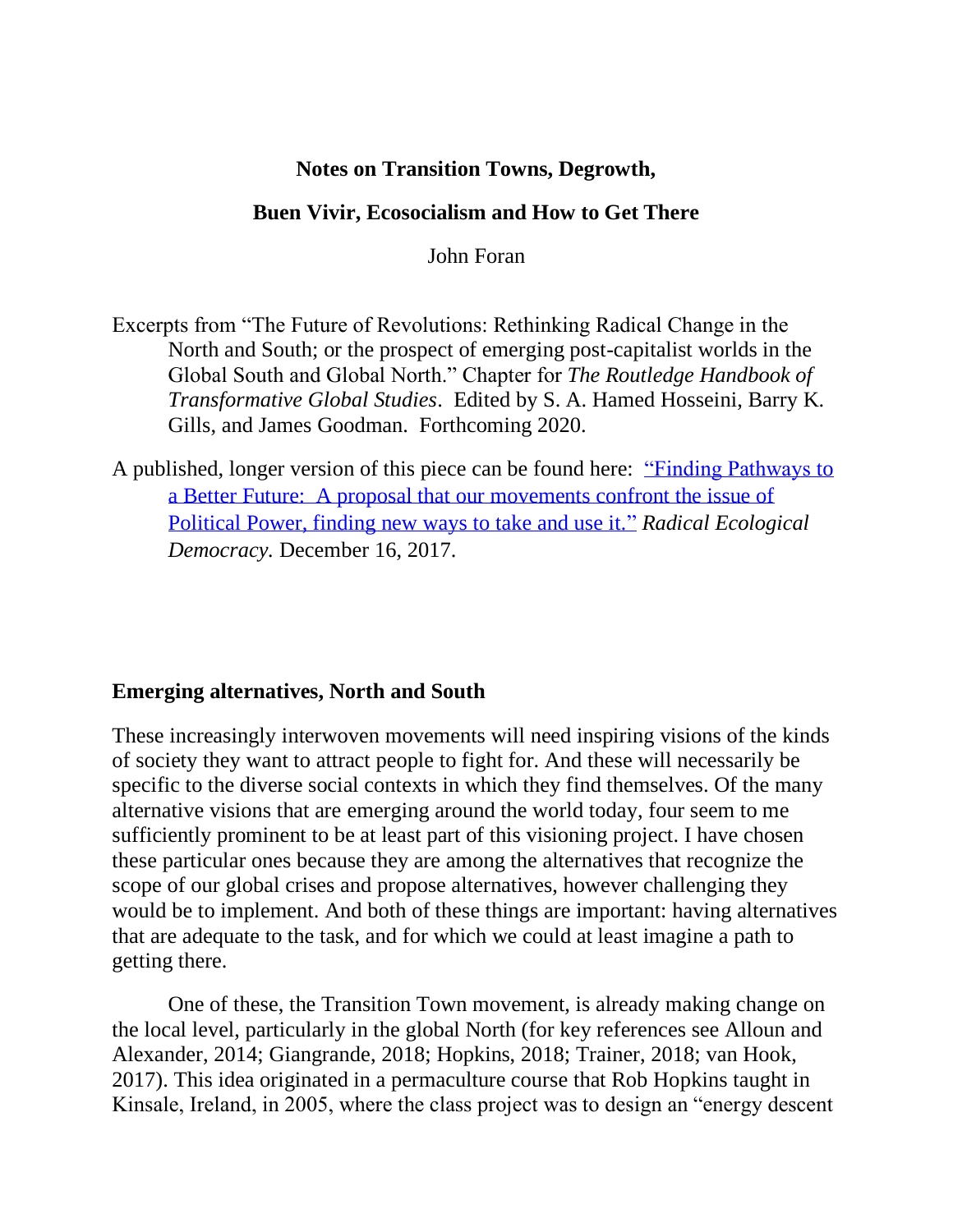action plan" for the community, one that would make it possible to meet their needs with less energy and little use of fossil fuels. The concern at the time was the idea of "peak oil," that the world was depleting fossil fuels and would soon be past the point where half of the known reserves were used, and with rising demand, prices would go up and up and up.

As it turned out, the fracking boom and the development of other extreme oil technologies like deep-water drilling, Arctic drilling, and the tar sands altered that forecast, but the idea is partly validated because we have now reached the point where conventional oil is probably past its peak, even as demand continues to rise – and this rising demand, of course, is a primary factor driving the climate crisis. Meanwhile, Hopkins was invited to the English village of Totnes, in Devon, and the community there decided to see what they could do. And it turned out that they could do a lot – grow more food in community gardens, create cooperatives, start their own local currency, and a host of other projects.

The basic idea in Transition is that of "localization," or perhaps "relocalization," which means providing as much of the food, energy, services (including the care professions, health, and education), and economic activity as possible with the resources in the local area, which could be a street, a neighborhood, a town or a city, or a group of places in the same region or natural ecosystem. Another key concept is "resilience," which refers both to greater selfsufficiency within the community, and the building and sharing of the skills and resources needed as the climate changes the conditions of life on the planet.

Over time, a network of such projects grew up, and the basic ideas were made widely available in a series of handbooks and stories about what worked and what didn't (Hopkins, 2008; Hopkins, Thomas, & Transition Network, 2016). There are today Transition initiatives in more than 50 countries. In the US, there are more than 150 such initiatives. Attending the first US Transition Town National Gathering in the summer of 2017, one of the things I heard was how hard it sometimes is to keep a group going after it has started. Activists also referred to "Inner Transition" as the process of cultivating one's own resilience in this work, and one of the hallmarks of a successful transition initiative is that it involves community celebrations alongside the hard work of transition. It should be stressed that each initiative looks different, as it grows out of local concerns, who shows up, and what they decide to do. Importantly, there are countless local alternatives all over the world that don't call themselves by the name of Transition but that move along some of the same pathways.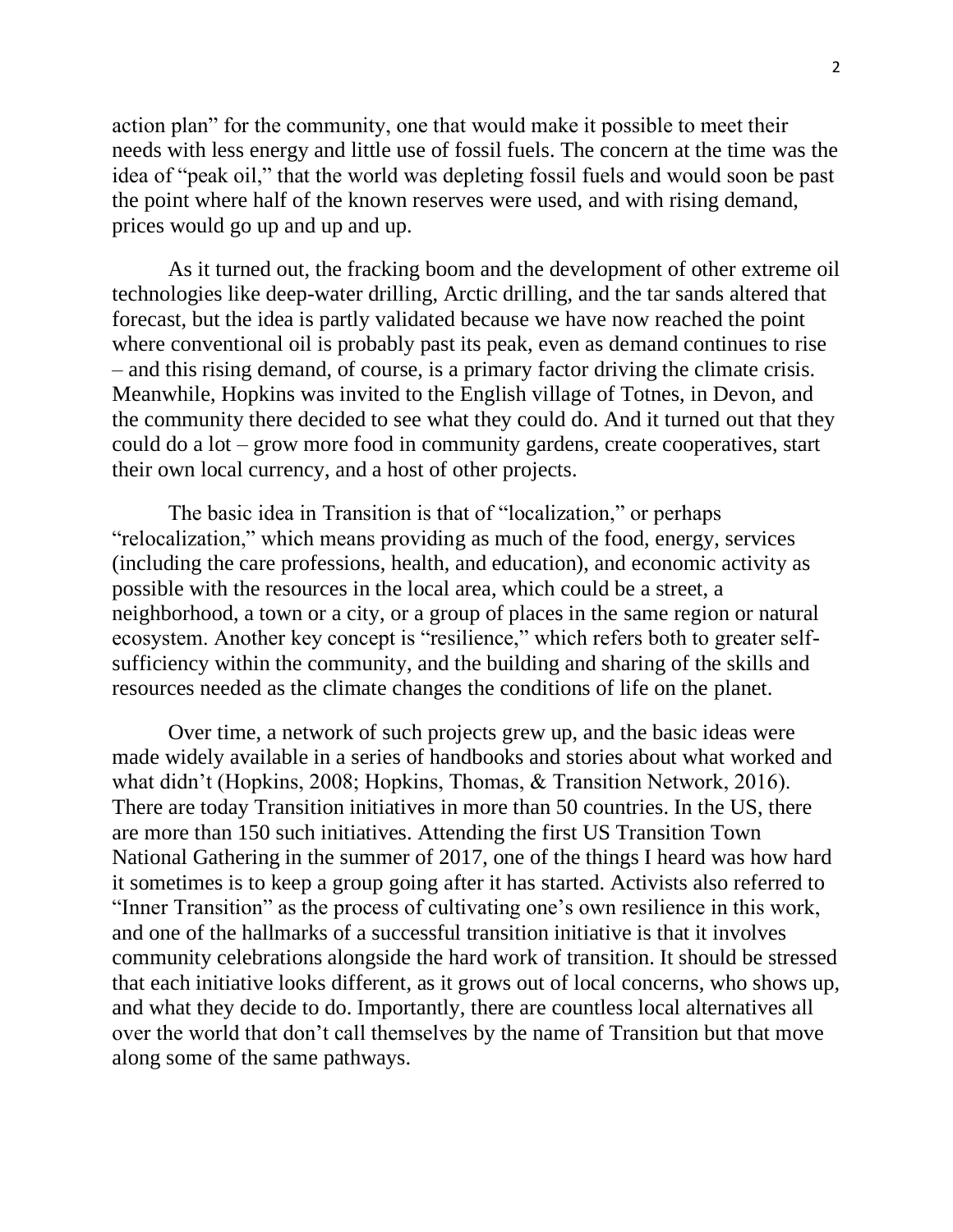One of the concepts underlying Transition Towns (and buen vivir, discussed below) is that of "the commons," the sector of the economy and of social life that is neither privately nor publicly owned (Aguiton and Beltrán, 2017). The original commons in feudal England consisted of land that everyone could graze their sheep on and forests which were open to people to get firewood and food. The rise of capitalism led to privatization of these commons and added to the large landholdings of the rural elite. Today, the concept is coming back. We see examples of it in the on-line project of Wikipedia, in the freely available articles and books published under the Creative Commons, and in the transfer of technology and software on the web for free. These examples are expanding into cooperative ventures in services and production in many parts of the world (Bollier, 2018; Hopkins and Bauwens, 2018).

Another idea that has emerged in the global North is that of "degrowth." This concept addresses the excessive carbon footprint of the societies of the global North, on the premise that people could have good qualities of life without constant economic growth and resource depletion by making major cuts in certain economic activities, and curbing the wastefulness that consumer culture and lifestyles endorse (this section builds on this literature, including Bliss, 2018; D'Alisa, Demaria, & Kallis, 2015; Escobar, 2015; Kallis, 2017; Mastini, 2018; Rutherford, 2017; Schwartzman, 2012).

One such sector, especially prominent in the United States, is the military, which absorbs more than a trillion dollars a year and produces nothing of social value (the argument that it makes the United States safe can be countered in numerous ways, including that maintaining a small part of its nuclear arsenal would deter invasions from any quarter). Such a change in U.S. foreign policy would reduce wars abroad and allow societies to find their own ways and eliminating the export of arms to foreign countries would reduce military spending and shrink militaries abroad as well. This principle could be applied to other arms producing nations in the North, including the United Kingdom, France, and Germany. Other powers such as Russia and China might follow suit, with much the same effect. A massive reduction in global resource use and greenhouse gas emissions would follow, helping on the climate change front while reducing the likelihood and human costs of wars.

A major objection would be the loss of jobs, both in the military itself and in the arms industries and their allied activities in steel-making, electronic components, and the fossil fuel industry. But repurposing the millions of men and women in the militaries of the world could create the labor force necessary for the transition to a post-fossil fuel world, while industries that made arms could be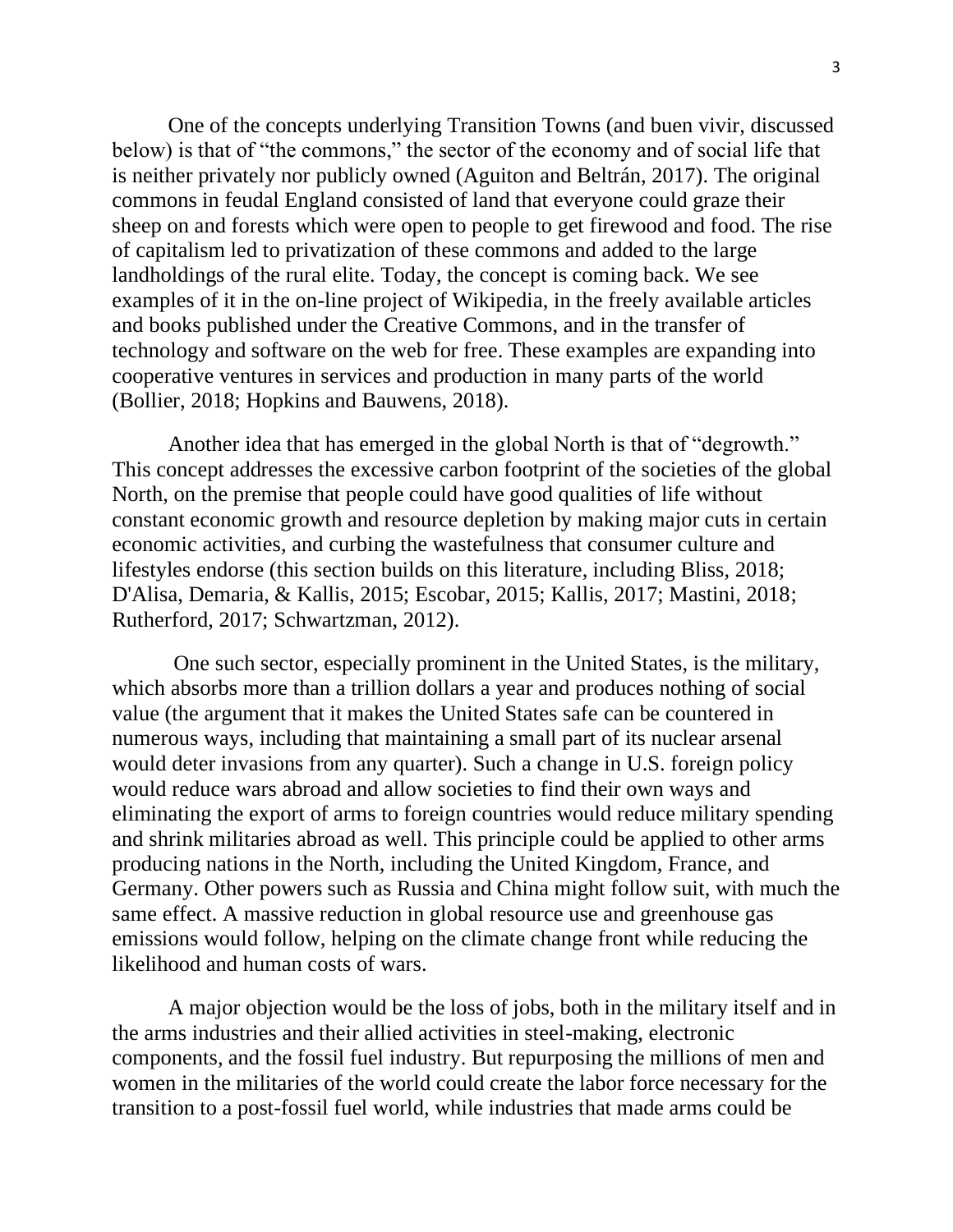converted into the production of renewable energy, public transportation infrastructure, and retrofitting of houses and businesses.

The fossil fuel industry is also a prime candidate for degrowth, if the political will existed. The massive subsidies that the governments of the world, again led by the U.S., lavish on the main drivers of global warming (Abraham, 2017), if redirected to renewable energy production and research and development could hasten the global transition in energy, heating and cooling, and transportation that is required in the next two decades, while creating safer and cleaner jobs for the workers displaced. The stranglehold which the industry has on politicians in the global North would also be broken, leading to a more democratic space to enact projects for change.

Large industrial agriculture is another area for degrowth, combined with a transition to less meat in diets in the North. The use of pesticides and fertilizers, the waste produced by grazing animals, and the land and water use associated with these activities could all be reduced enormously, freeing land for edible crops and improving health as well. And agriculture built around smaller farms, more organic methods of production, and permaculture principles would feature jobs and feed the world in a healthier manner. The 15-18 percent of greenhouse gas production that comes from agriculture could be cut, perhaps drastically (Bailey, Froggatt, & Wellesley, 2014).

The degrowth principle could be applied to many other sectors of the economies of the North, including advertising and the technology sector. Less products produced for rapid obsolescence, less disposable items made with plastic and shipped great distances, more ecologically appropriate processes in making necessities like clothing, housing, and transportation would reduce resource depletion and pollution, enhance the general health of societies, and lead to further cuts in emissions. Technology could be redirected to less damaging ends and help solve the many obstacles in the way of truly green energy, transportation, and housing.

Sectors that could grow with more funds and better policy would include all the caring services, health care, and education. These investments would boost the quality of people's lives, provide meaningful jobs, and create a population prepared to innovate more and consume less. Public transportation and urban redesign would help relocalize economic and social life and divert resources from wasteful personal travel in cars (going electric will not necessarily result in less emissions unless the transportation sector is redesigned to make public and lower impact travel to work and recreation the better choice) and the high ecological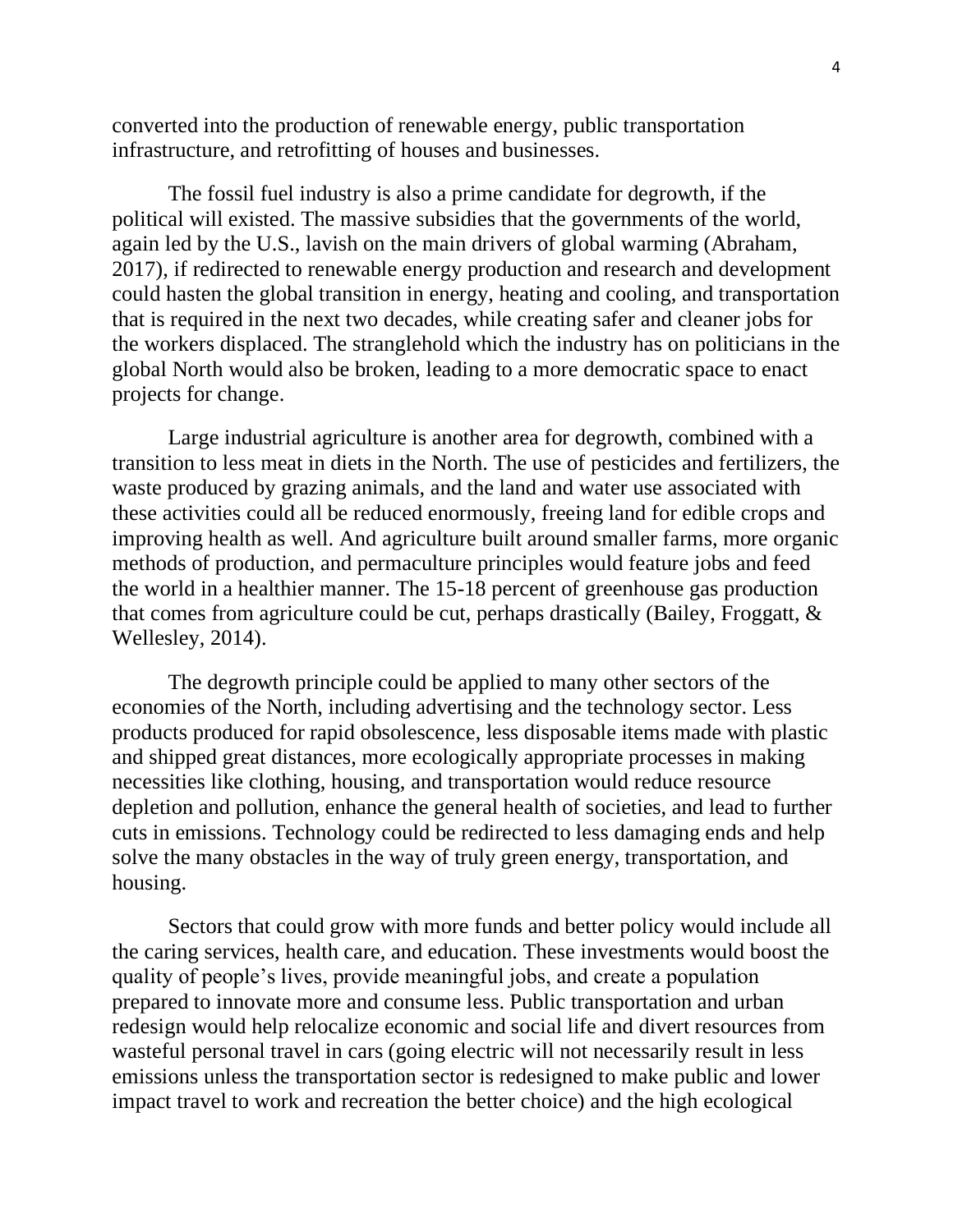costs of aviation, shipping, and trucking. There is much room for creative planning, ecologically sound economic activity, and more meaningful jobs that opens by starting from the principles of degrowing the economy.

The global South figures prominently in imagining more just and earthfriendly societies. One of the most exciting principles for this is that of *buen vivir*/*vivir bien*, a translation of Andean indigenous principles such as *sumaq qamaña* (Aymara) and *sumak kawsay* (Quechua). Drawing on long-standing indigenous principles which have survived under 500 years of Western occupation and its national successors in the independent states of Bolivia and Ecuador, this is based on reciprocity, co-existence in a harmonious relationship with nature, consensus decision making, and communal solidarity. Pablo Solón captures some of the subtlety of the terms in rendering them as "plentiful life," "sweet life," "harmonious life," "sublime life," "inclusive life" or "to know how to live" (Solón, 2016, 2018).

In addition to its indigenous roots, a key document in the elaboration of *buen vivir* was "The Universal Declaration of the Rights of Mother Earth," which came out of the World People's Conference on Climate Change and the Rights of Mother Earth held in Cochabamba, Bolivia in April 2010. This manifesto defended the principle that all living beings, human and non-human, had certain rights, among them: "*the right to life and to exist; the right to be respected; the right to regenerate its bio-capacity and to continue its vital cycles and processes free from human disruptions; the right to maintain its identity and integrity as a distinct, self-regulating and interrelated being; the right to water as a source of life; the right to clean air; the right to integral health; the right to be free from contamination, pollution and toxic or radioactive waste; the right to full and prompt restoration the violation of the rights recognized in this Declaration caused by human activities"* (World People's Conference on Climate Change and the Rights of Mother Earth, 2010, April 27).

The new constitutions of Ecuador and Bolivia enshrined the principle of *buen vivir* as an ecological model of development based on recognition of the diversity of "nations" inside a plurinational framework (Vibromancia, 2015), though they have had trouble living up to the ideal in actual practice. Meanwhile, Latin American scholars and activists have written extensively on the concept, establishing its relevance for climate justice and conceptions of political economy that go beyond capitalism.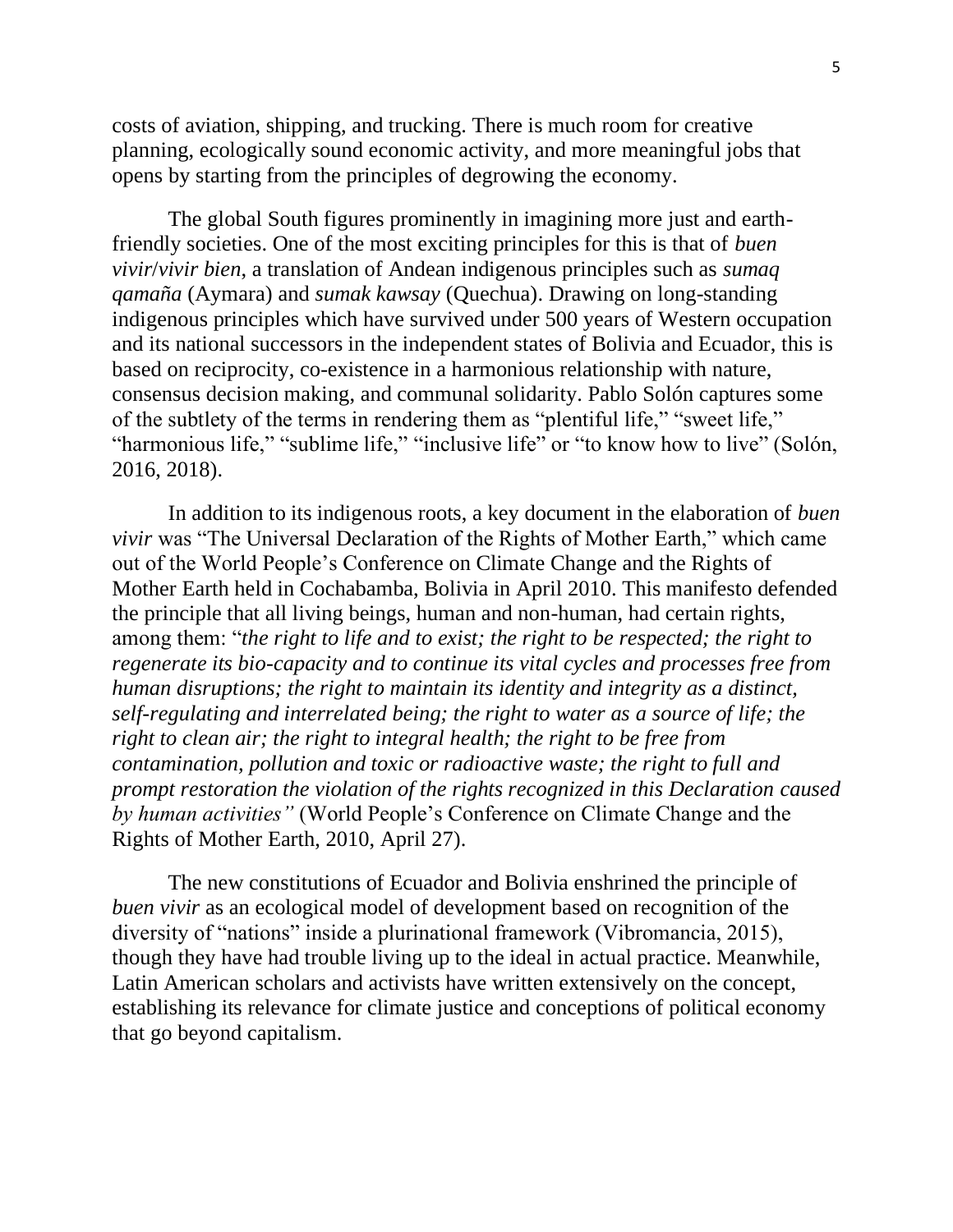Though reluctant to codify *buen vivir* into a program or a set of principles to apply everywhere, Solón focuses on what it might mean in the Bolivian context, worth quoting at length:

Where could our efforts have been directed? Toward ensuring that the new economy be centered precisely on the peasant and indigenous economy and small-scale local economies. Toward ensuring a real redistribution of the wealth concentrated in the hands of the financial, extractivist and agro-industrial sectors. To do this it was fundamental to go back and redistribute the property of the big landlords, to regulate private banking more effectively and gradually bring it under state ownership, to make more efficient use of the resources of the extractive industries in order to promote projects that would help us escape extractivism, and to promote the strengthening of the local and communitarian economies and small and medium business owners through strengthening their capacity for self-management and complementarity.

The true potential of countries like Bolivia is in agro-ecology, agroforestry, the strengthening of food sovereignty based on the indigenous and peasant communities…. In the Vivir Bien framework, the objective is to generate greater resilience in the local and national economies faced with the vagaries of the crisis-ridden global economy. It is not a question of abandoning exports but of ensuring that the economy does not revolve around the export of a handful of products. The goal is to be more sovereign, strengthening the local human communities and ecosystems of the Earth…. Without a real and effective democracy, it is not possible to advance in the selfmanagement, self-determination and empowerment of the communities and social organizations that are essential to Vivir Bien. The exercise of democracy entails limiting the power of the powerful and the state itself…. To that extent the future of Vivir Bien largely depends on the recovery, reconstruction and empowerment of other visions that to varying degrees point toward the same objective in the different continents of the planet. Vivir Bien is possible only through complementarity with and feedback from other systemic alternatives (Solón, 2016).

The redesign of economies in both the North and the South around the principles of degrowth in the North and *buen vivir* in the South makes them allied visions for a global transition away from capitalism toward a better future for the people of the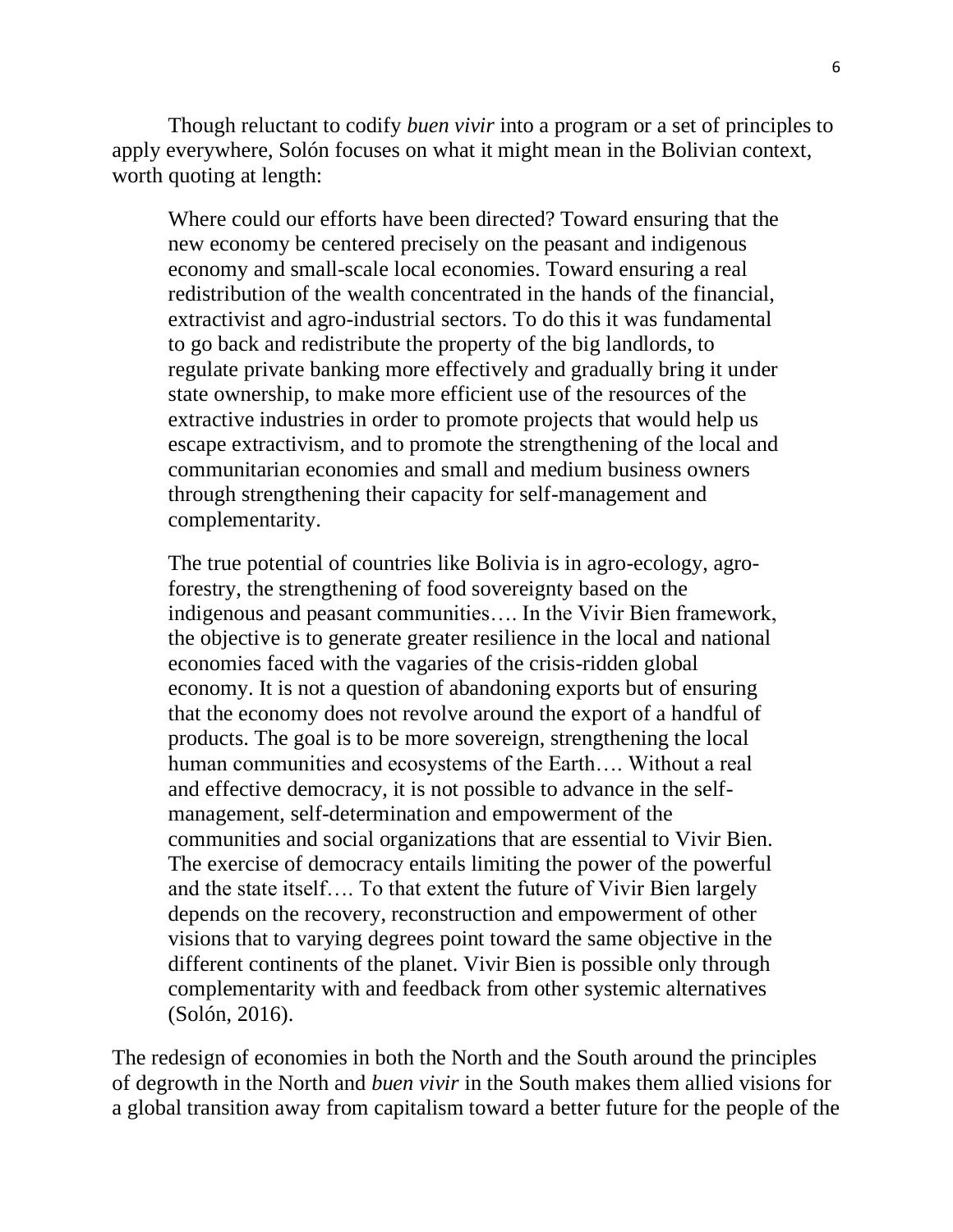world, economically, politically, culturally, and ecologically (Escobar, 2015). In this way, these are the seeds of hope that we must plant and nourish.

How might these promising ideas for local regeneration be supplemented at the level of the state? A number of "blueprints" for a radical governmental policy of the future already exist. One perspective on this is that of ecosocialism (for a recent discussion see Löwy, 2018 and Daly, et al. 2018). Ian Angus and Simon Butler have written: "In every country, we need governments that break with the existing order, that are answerable only to working people, farmers, the poor, indigenous communities, and immigrants – in a word, to the *victims* of ecocidal capitalism, not its beneficiaries and representatives" (quoted in Angus, 2016; Angus and Butler, 2011, pp. 198-199).

They continue by suggesting some of the first measures that ecosocialist governments might take (quoted in Angus, 2016; Angus and Butler, 2011, pp. 198- 199):

- Rapidly phasing out fossil fuels and biofuels, replacing them with clean energy sources such as wind, geothermal, wave, and above all, solar power;
- Actively supporting farmers to convert to ecological agriculture; defending local food production and distribution; working actively to restore soil fertility while eliminating factory farms and polluting agribusinesses;
- Introducing free and efficient public transport networks, and implementing urban planning policies that radically reduce the need for private trucks and cars;
- Restructuring existing extraction, production and distribution systems to eliminate waste, planned obsolescence, pollution, and manipulative advertising, placing industries under public control when necessary, and providing full retraining to all affected workers and communities;
- Retrofitting existing homes and buildings for energy efficiency, and establishing strict guidelines for green architecture in all new structures;
- Ceasing all military operations at home and elsewhere; transforming the armed forces into voluntary teams charged with restoring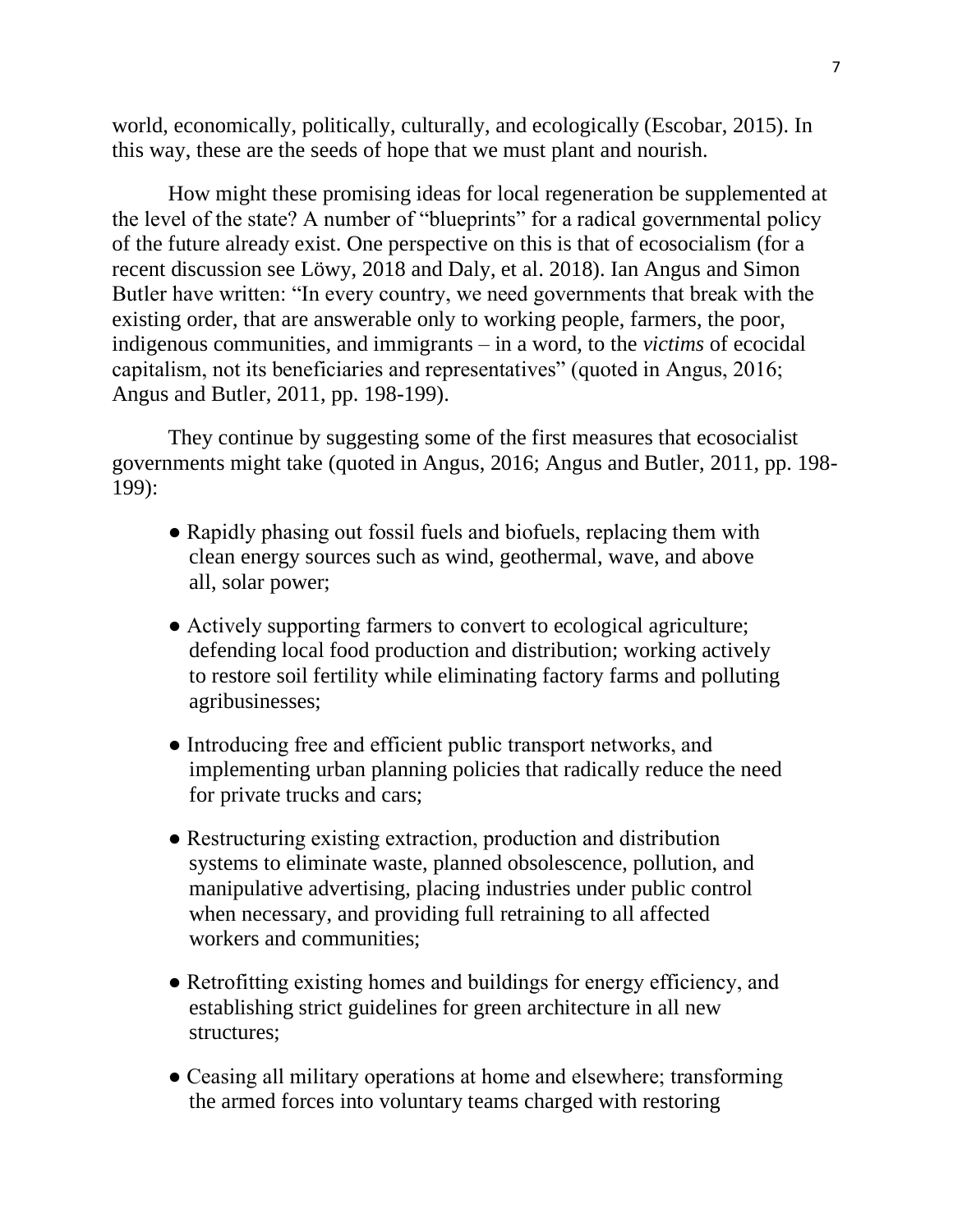ecosystems and assisting the victims of floods, rising oceans and other environmental disasters;

- Ensuring universal availability of high quality health services, including birth control and abortion;
- Launching extensive reforestation, carbon farming and biodiversity programs.

Other basic socialist points include eradicating the exploitation of labor, abolishing sweatshops, ending class domination and its wealth and income inequality, as well as racism and the oppression of women. Each of us will have their own list, and mine would add free lifelong education to the above, along with some kind of guaranteed income or provision of basic needs such as food and shelter. Undoubtedly, many conversations lie ahead in which such lists are compared and synthesized into the powerful manifesto that we may one day craft.

## **How do we get there? Notes for transformative practices of social transformation**

What is the potential of the transition, degrowth, and buen vivir ideas, visions, and alternatives? Are they viable models? Do they help us think our way through the capitalism-socialism binary? That is, the difficulty of reforming the capitalist economy and the state to the degree and with the speed we need that to happen on the one hand, and the seeming utopianism of a socialist or anti-capitalist revolution on the other. Is some form of democratic ecosocialism possible?

My own best idea is that what is needed to transform global societies is the emergence of new kinds of social justice-oriented parties that come out of and are more tightly coupled with diverse social movements than in the past, so that they are at once more accountable to the social forces that comprise them, and broader.<sup>3</sup> We have caught glimpses of these social movement-driven parties in the long experience of Kerala, India with left-wing governments (Franke and Chasin, 1994), the more recent rise of Podemos in Spain out of the Indignados movement (Flesher Fominaya, Forthcoming), or the experiment in left-green rule in Iceland after the Saucepan Revolution overthrew the conservative party of the bankers that brought on the crash of 2008 there (Chataigne, 2009; Júlíusson and Helgason, 2013; R. Solnit, 2008; Wade and Sigurgeirsdottir, 2010). But what we seek is a new *kind* of party, not just another party, one that would be both more global in its ecological vision and more empowering of the local in its domestic policy than parties or movements have been in the past. The role of transition towns in this scenario